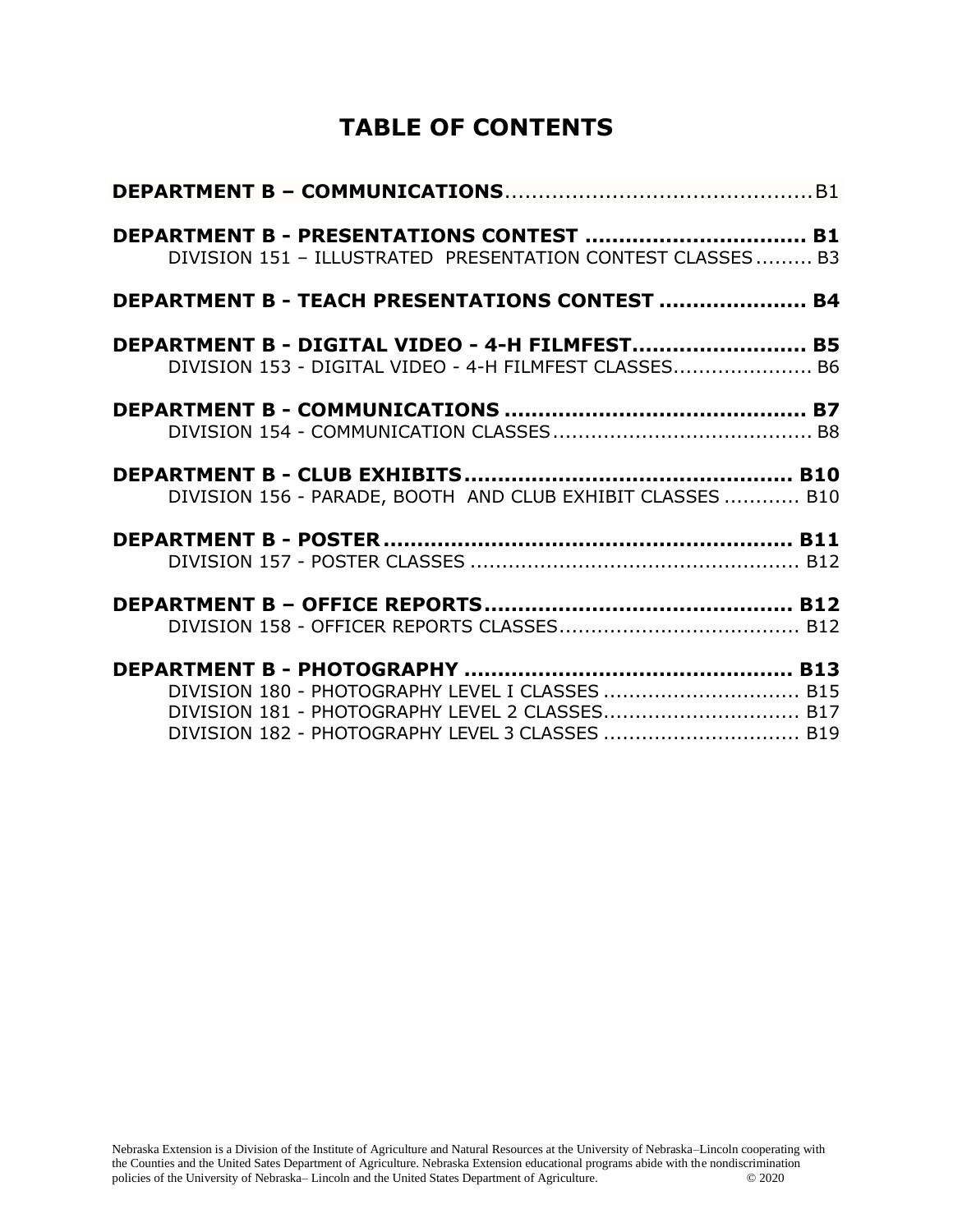# **DEPARTMENT B – COMMUNICATIONS**

# **DEPARTMENT B - PRESENTATIONS CONTEST**

<span id="page-1-1"></span><span id="page-1-0"></span>The 4-H Presentations Contest includes two types of presentations: Illustrated Presentations and Teaching (Trade Show Exhibit) Presentations.

An Illustrated Presentation, given by one (1) individual or a team of two (2) individuals, is a live presentation with a formal talk where youth will use visual aids (such as props, posters, computer-based visuals, handouts, video, etc.) to show and tell others how to do something. Presentations are given on a stage/platform. Judge views the entire presentation and engages in a question and answer session following presentation.

A Teaching (Trade Show Exhibit) Presentation, given by one (1) individual or a team of two (2) individuals, is a live, interactive, trade show style presentation where youth will continuously engage a constantly-changing/moving audience for 30 minutes by showing and telling them how to do something while answering questions. Multiple (up to 6) Teaching Presentations will be scheduled simultaneously, allowing fairgoers/contest attendees to learn from many 4-H youth at one time. Teaching Presentations are given behind a table amongst 4-H exhibits. Judge occasionally stops to view presentation, ask questions, and observe audience engagement.

#### **DRESS CODE-**

**Please follow the dress code for your county as noted in the "General Rules and Regulations" section of this fair book.**

#### **ENTRIES PER EXHIBITOR -**

**County Entries -** No limit to number of exhibits per class unless otherwise noted in class description.

**State Fair** - State Fair has limits to entries per exhibitor and could be different in each division (please refer to the Nebraska State Fair Book).

**IMPORTANT –** There is **NOT** a **County Only Section** in the Fair book. There will either be a **CF** or **SF** in front of every **Class Number**.

- **CF**: means that exhibit is **ONLY** eligible to be exhibited at the **C**ounty **F**air.
- **SF**: means that exhibit if **CHOSEN** at County Fair is eligible to advance to **S**tate **F**air.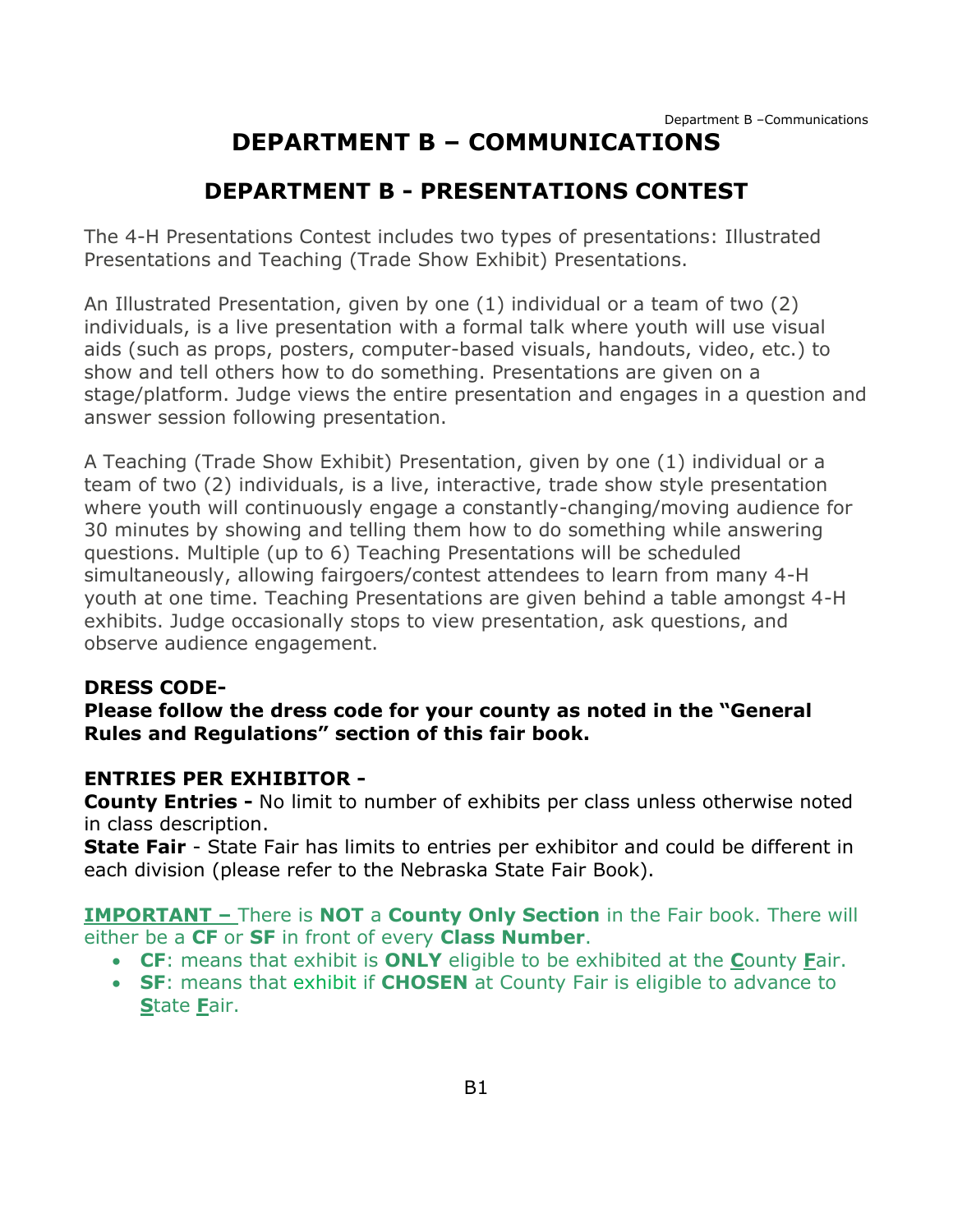## **Rules**

1**.** All participants must be 10 years old before January 1 of the current year.

2**.** All classes require the presence of the contestant(s).

3**.** A team presentation, consisting of two (2) individuals, may be given for any class; there is no separate class for team presentations.

4**.** Enrollment in the project area in which the participant is making a presentation is not required.

# **State Fair Eligibility**

**Illustrated Presentation**: all participants must have received a purple rating at a County 4-H Presentations contest.

**Teaching (Trade Show Exhibit) Presentation**: any presentation that has been previously shared at the County 4-H Presentation Contest or other event that has a live audience (4-H Club Meeting, Community Event, etc.) is eligible.

# **Quota**

County Fair Quota - For general rules see the [General Rules and Regulations](https://unl.box.com/s/e7w1cmzwit0us89x96k1h2gdrs51dsy2)  [Section of the Fair Book](https://unl.box.com/s/e7w1cmzwit0us89x96k1h2gdrs51dsy2)

State Fair Quota - There is no quota for the 4-H Presentations Contest; however, the same presentation cannot be given in more than one presentation class.

## **Scoresheets, Forms, and Contest Study Materials**

Scoresheets, forms, contest study materials, and additional resources can be found at [https://go.unl.edu/ne4hpresentationcontest.](https://go.unl.edu/ne4hpresentationcontest)

## **Resources**

To find the youth and leader resources associated with this project area go to [https://4hcurriculum.unl.edu/.](https://4hcurriculum.unl.edu/) Use the search box to search by curriculum area.

**\*Clover Kids** - refer to the Clover Kid section (Department K) for classes.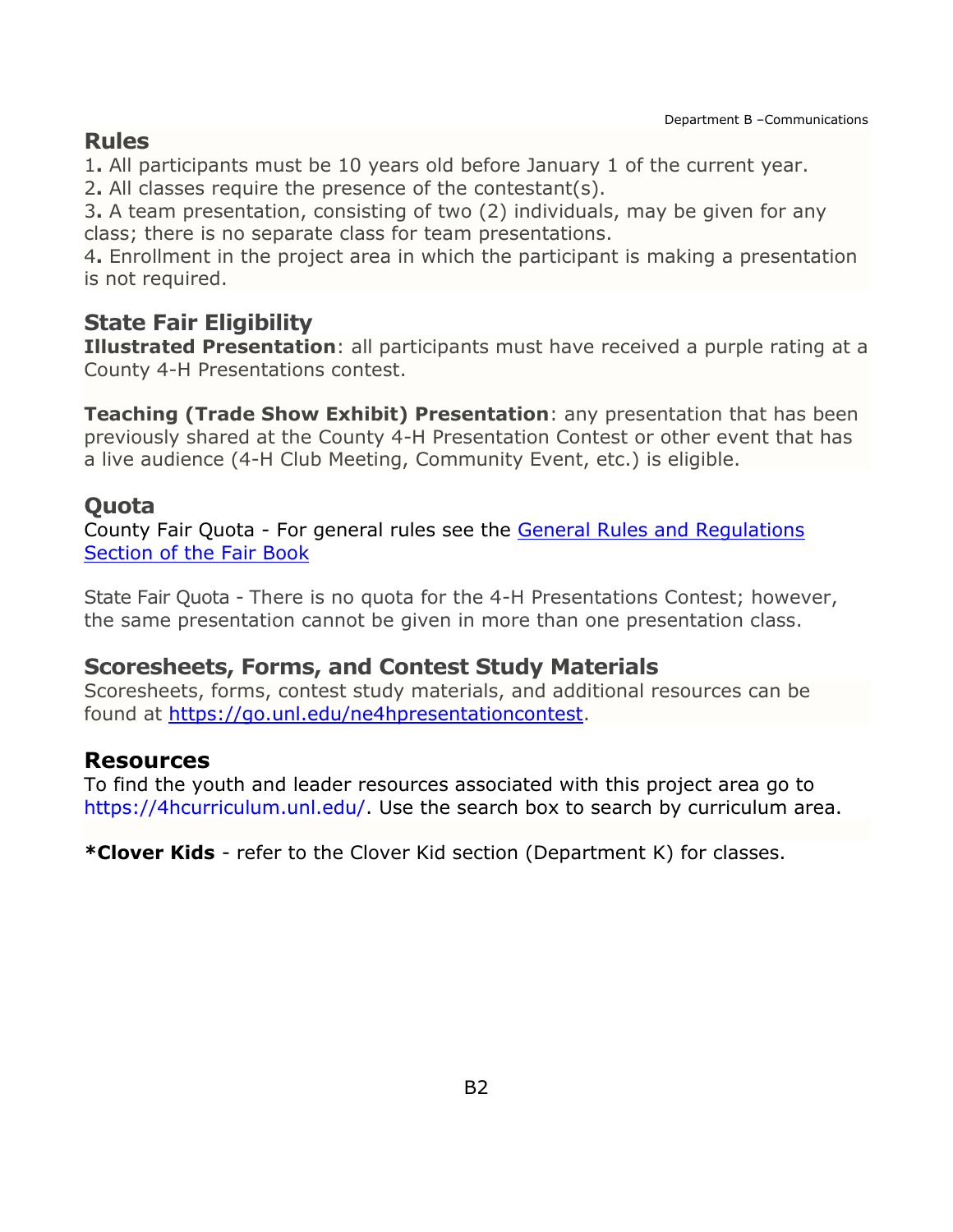## **DIVISION 151 – ILLUSTRATED PRESENTATION CONTEST CLASSES**

## <span id="page-3-0"></span>**Exhibit Rules**

#### • **Participant Requirements:**

- $\circ$  Youth may only participate in one class within Division 151.
- $\circ$  Time limit is 6-8 minutes for a presentation given by an individual, and 8-10 minutes for a presentation given by a team. Participants may be penalized if their presentation exceeds the time limits.

#### • **Presentation Topic:**

- o All 4-H Presentations topics should be related to what the 4-H youth is learning through 4-H educational experience focused on the priorities of career and college readiness, community development, entrepreneurship, food supply confidence, healthy living, leadership development, and STEM (science, technology, engineering, math).
- o 4-H Presentations should include an introduction (the "why" portion of the topic), a body (the "show and tell" portion of the topic), and a conclusion/summary (the "what" portion of the topic).

#### • **Contest Information:**

- $\circ$  County Contest information will be available in the 4-H newsletter, emails and on the web page.
- o **Check In Area -**
	- **Boyd County -** A refrigerator and stove will be available.

**Holt County -** A refrigerator, stove and microwave will be available. Only presenters and contest officials will be permitted in the designated preparation areas, no relatives or friends, please. Presenters are expected to clean up the areas in which they work.

#### $\circ$  Equipment Provided –

Contact your Extension Office to see that your presentation will work on the laptop that will be provided. Participants may also provide their own computer or other equipment as needed. Tables and one (1) easel will be provided.

- o Presenters using computer-based visuals may bring files on a USB drive that is PC formatted. Participants may also provide their own computer or other equipment as needed.
- o Live animals may be used in the presentation. All County Fair Livestock Health Requirements must be followed.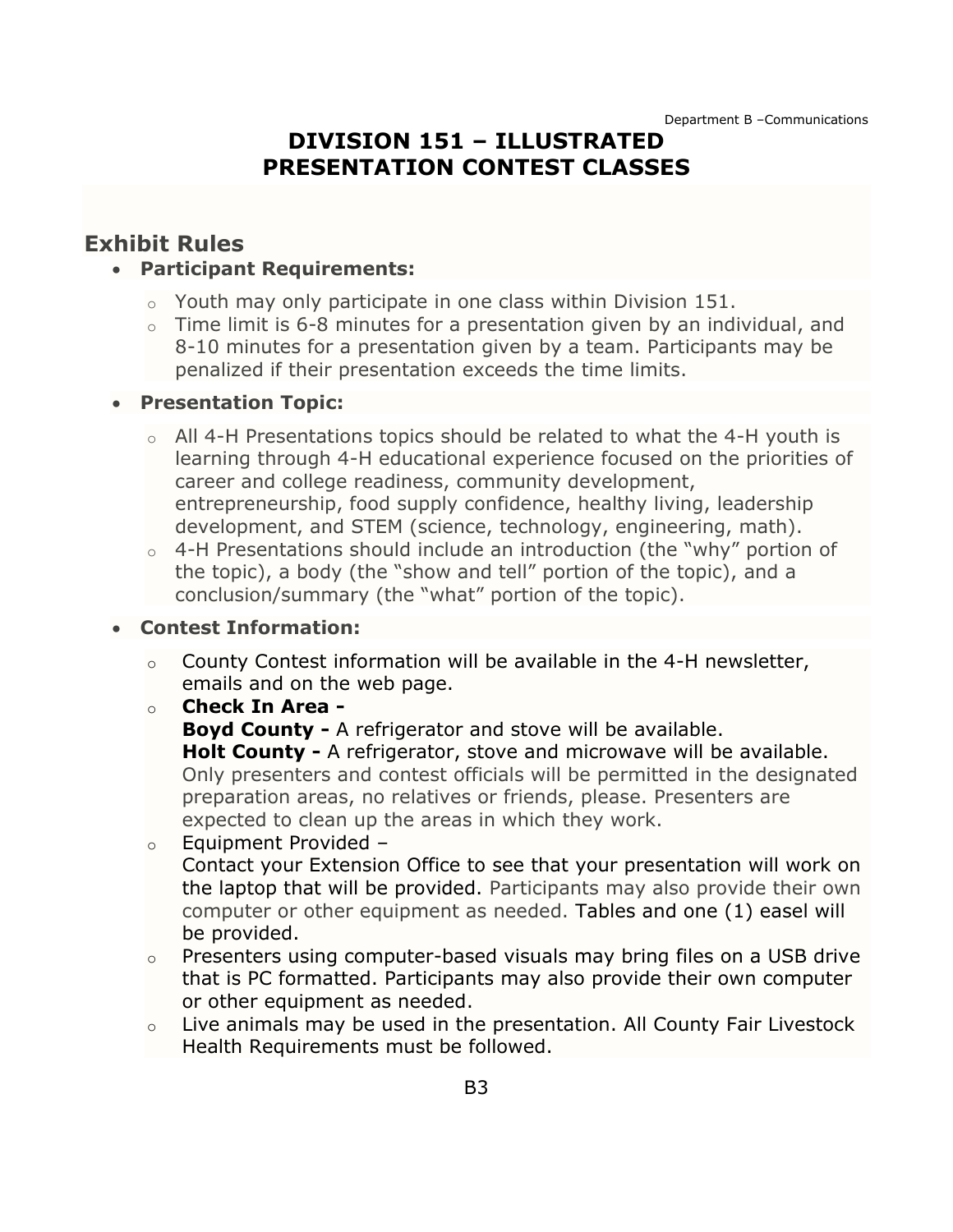Department B –Communications

**SF-B151112 - Premier Presenter Contest -** (SF65)

**SF-B151113 - Illustrated Presentation** - (SF65)

**SF-B151114 - Illustrated Presentation, Special Topic: Nebraska Agriculture** - (SF65)

<span id="page-4-0"></span>**SF-B151115 - Illustrated Presentation, Special Topic: Nebraska Agriculture, Food Preparation** - (SF65)

# **DEPARTMENT B - TEACH (TRADE SHOW EXHIBIT) PRESENTATIONS CONTEST**

## **Exhibit Rules**

#### 1. **Participant Requirements:**

- o Any Teaching (Trade Show Exhibit) Presentation that has been previously shared at the County 4-H Presentation Contest or other event that has a live audience (4-H Club Meeting, Community Event, etc.) is eligible for this division.
- o Participants will present for 30 minutes in front of a constantlychanging/moving audience.

### 2. **Presentation Topic:**

o Teaching (Trade Show Exhibit) Presentations should engage the audience and teach them about something the 4-H youth is learning through 4-H educational experiences focused on the priorities of college and career readiness, community development, entrepreneurship, food supply confidence, healthy living, leadership development, and STEM (science, technology, engineering, math).

### 3. **Contest Information:**

- $\circ$  County Contest information will be available in the 4-H newsletter, emails and on the web page.
- o **Check In Area - Boyd County -** A refrigerator and stove will be available. **Holt County -** A refrigerator, stove and microwave will be available. Only presenters and contest officials will be permitted in the designated preparation areas, no relatives or friends, please.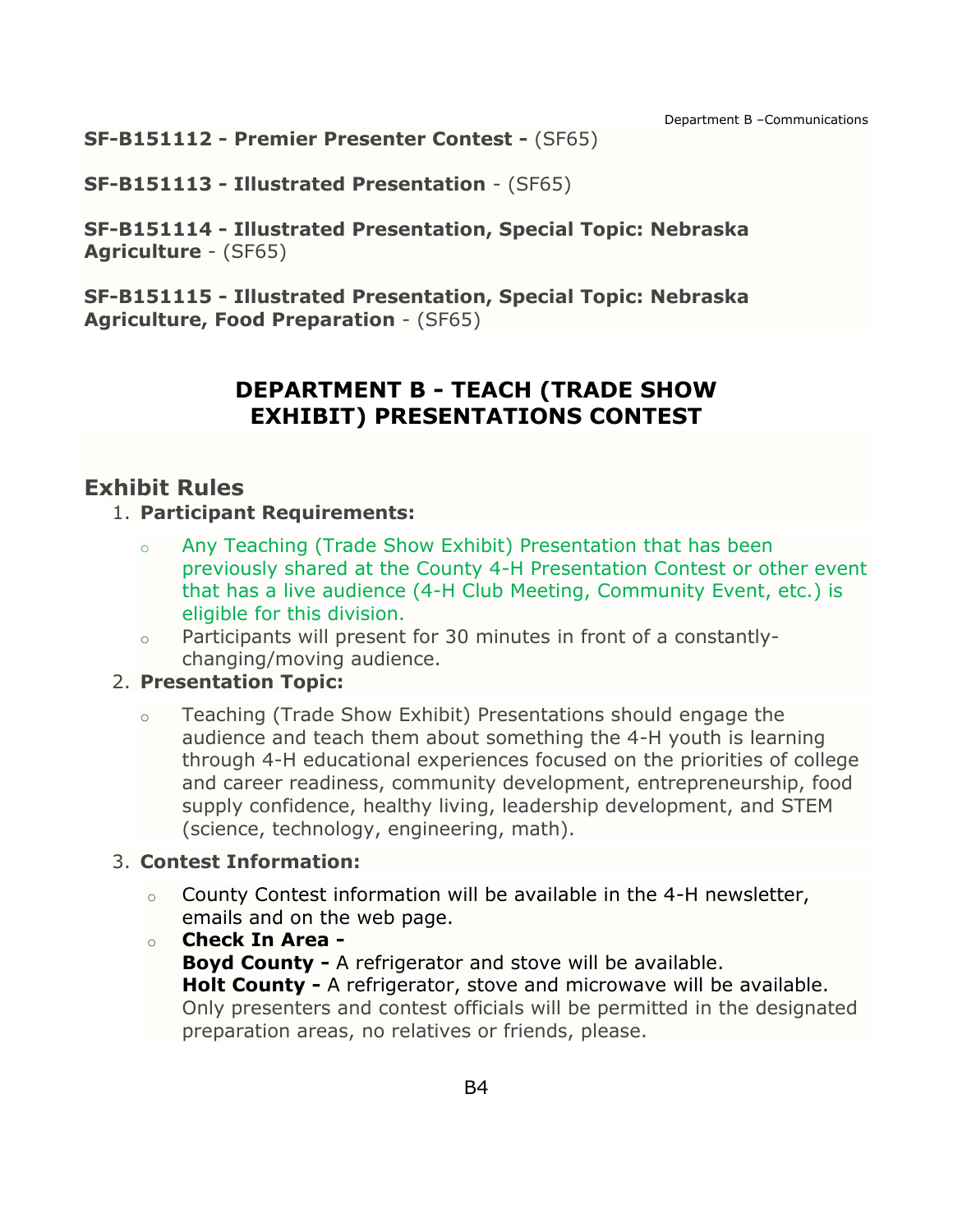Department B –Communications

- o Presenters are expected to clean up the areas in which they work.
- $\circ$  Equipment provided includes one (1) table, one (1) easel, and electricity.
- o Live animals may be used in the presentation. All fair livestock health requirements must be followed. Presenters are responsible for all stalling arrangements, care and handling of animals. Animals can only remain in the presentation area while the owner is present.

#### **SF-B152001 - Teaching Presentation Contest** - (SF66)

## **DEPARTMENT B - DIGITAL VIDEO - 4-H FILMFEST**

<span id="page-5-0"></span>The 4-H FilmFest is the display of digital videos that show the recording, reproducing, and broadcasting of moving visual images.

Digital videos submitted will be judged live at the 4-H FilmFest. The judge will view the videos live and engage in a question and answer session with the video producer(s). The 4-H participant will be on the stage for a formal introduction and then seated in the audience for viewing of video.

#### **Rules**

Digital videos may be created by one (1) individual or a team of two (2) individuals. During the 4-H FilmFest, youth will provide a 1-minute oral introduction (name, background/goal of presentation, intended audience, where presentation could be shared, etc.) followed by the showing of their digital video.

#### **Participant Requirements:**

1. All participants must be 10 years old before January 1 of the current year.

#### **Film Topic:**

- 1. 4-H FilmFest digital videos should engage the audience and teach them about something the 4-H youth is learning about science, healthy living, citizenship, and agricultural literacy.
- 2. Enrollment in the project area in which the participant is making a presentation is not required.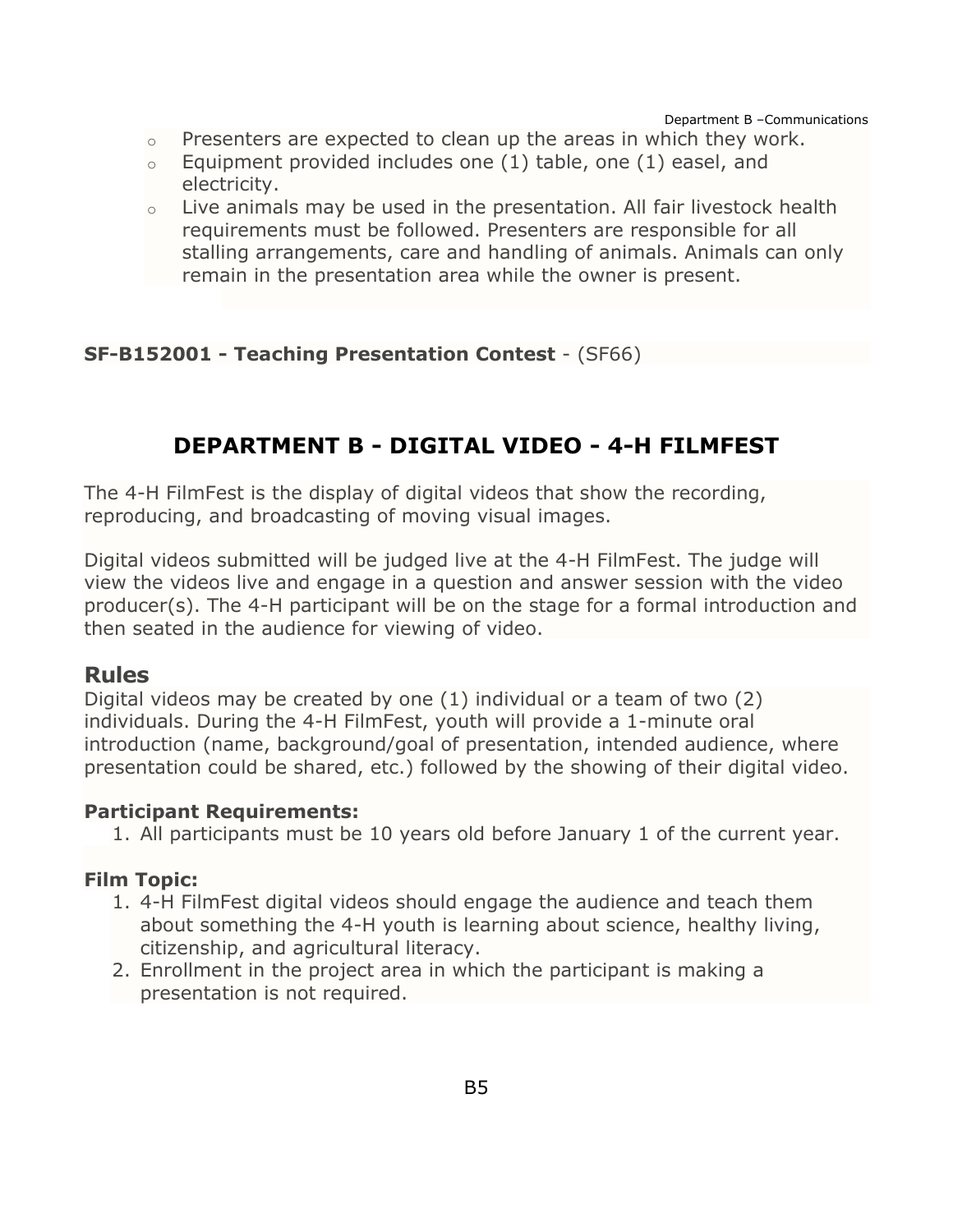#### **Contest Information:**

- 1. County Contest information will be available in the 4-H newsletter, emails and on the web page.
- 2. All digital videos entered in this class must be submitted to the Extension Office before the County Fair.
- 3. The video may include photos, clip art, animation, text, and/or audio/sound. Any freeware/software program may be used to create the presentation. However, the only file formats that will be accepted include: .mp4, .mov, or .avi.

# **Eligibility**

Any 4-H FilmFest digital video that has been previously shared at the County 4-H Presentation Contest or other events that has a live audience (4-H Club Meeting, Community Event, etc.) is eligible for this division.

The class requires the presence of the contestant(s).

## **Scoresheets, Forms, and Contest Study Materials**

Scoresheets, forms, contest study materials, and additional resources can be found at [https:/go.unl.edu/ne4hdigitalvideo.](https://go.unl.edu/ne4hdigitalvideo)

### **Resources**

The find the youth and leader resources associated with this project area go to [https://4hcurriculum.unl.edu/.](https://4hcurriculum.unl.edu/) Use the search box to search by curriculum area.

# <span id="page-6-0"></span>**DIVISION 153 - DIGITAL VIDEO - 4-H FILMFEST CLASSES**

## **Exhibit Rules**

The following digital videos may be entered in the 4-H FilmFest:

- Video Public Service Announcement: A short video that communicates an educational message focused on a cause, activity, or event (Length: 60 seconds).
- Narrative: A video that tells a fact or fiction story (Length: 3-5 minutes).
- Documentary: A video that presents factual information about a person, event, or process (Length: 3-5 minutes).
- Animation: A video created by techniques that simulate movement from individual images (Length: 3-5 minutes).

**SF-B153001** - 4-H FilmFest (Digital Video) Contest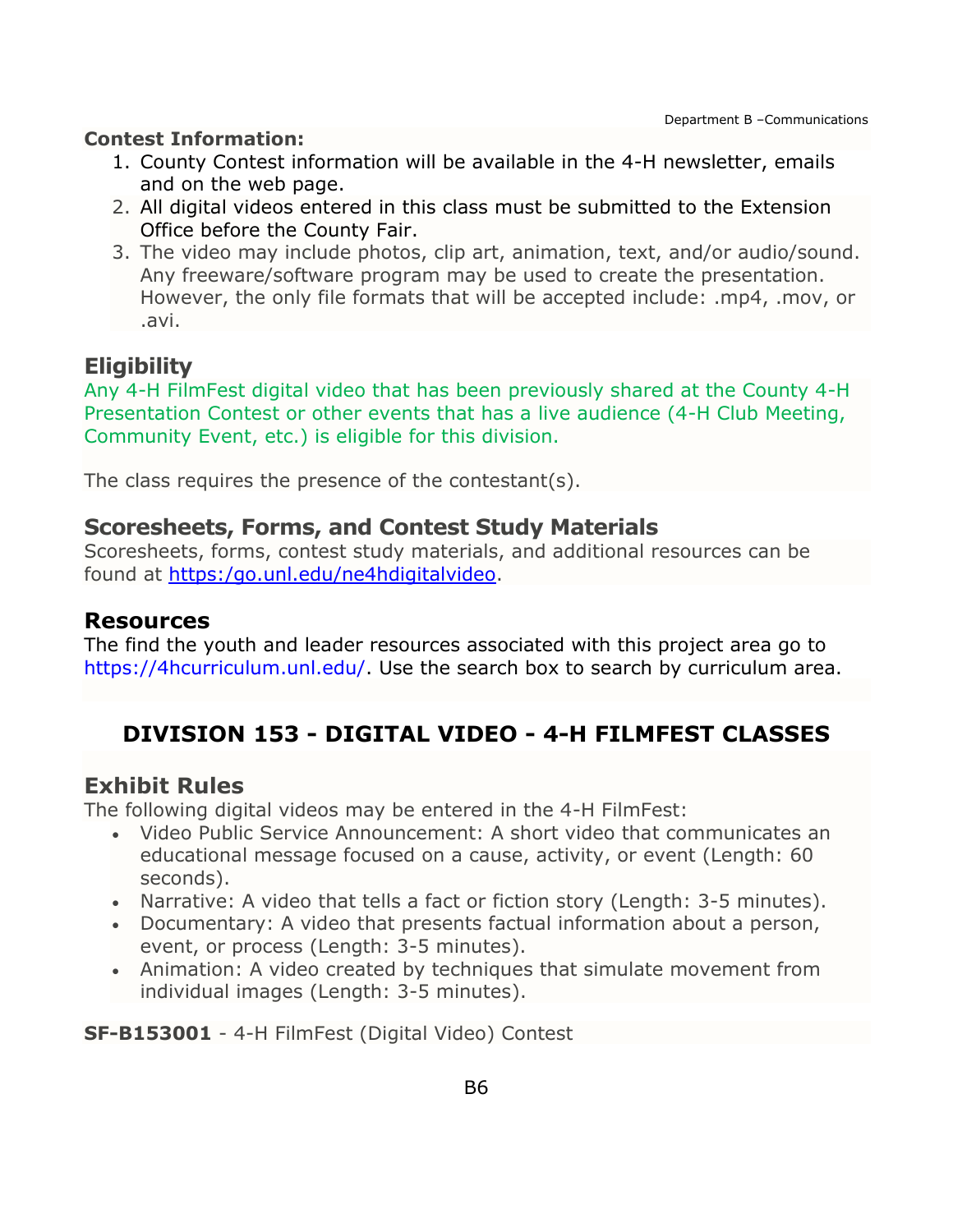# **DEPARTMENT B - COMMUNICATIONS**

<span id="page-7-0"></span>The communication category provides 4-H participants an opportunity to improve their presentation and public speaking skills. In addition, 4-H'ers will get to demonstrate their knowledge of varying degrees of communication. Competitors have the option of creating a poster, essay, or digital media in the different divisions. For more resources and materials in this category refer to the resource section at the bottom of the page.

## **Rules**

1. Static exhibits in this division will be evaluated on clarity of purpose/message in relation to communication, accuracy of information, originality, creativity, evidence of exhibitor's learning in this area, and educational value of exhibit to viewers.

# **Eligibility**

All static exhibits must have received a purple ribbon at the county fair to advance to the State Fair.

# **Scoresheets, Forms, and Contest Study Materials**

Scoresheets, forms, contest study materials, and additional resources can be found at [https://go.unl.edu/ne4hcommunications.](https://go.unl.edu/ne4hcommunications)

## **Resources**

The find the youth and leader resources associated with this project area go to **<https://4hcurriculum.unl.edu/>**. Use the search box to search by curriculum area.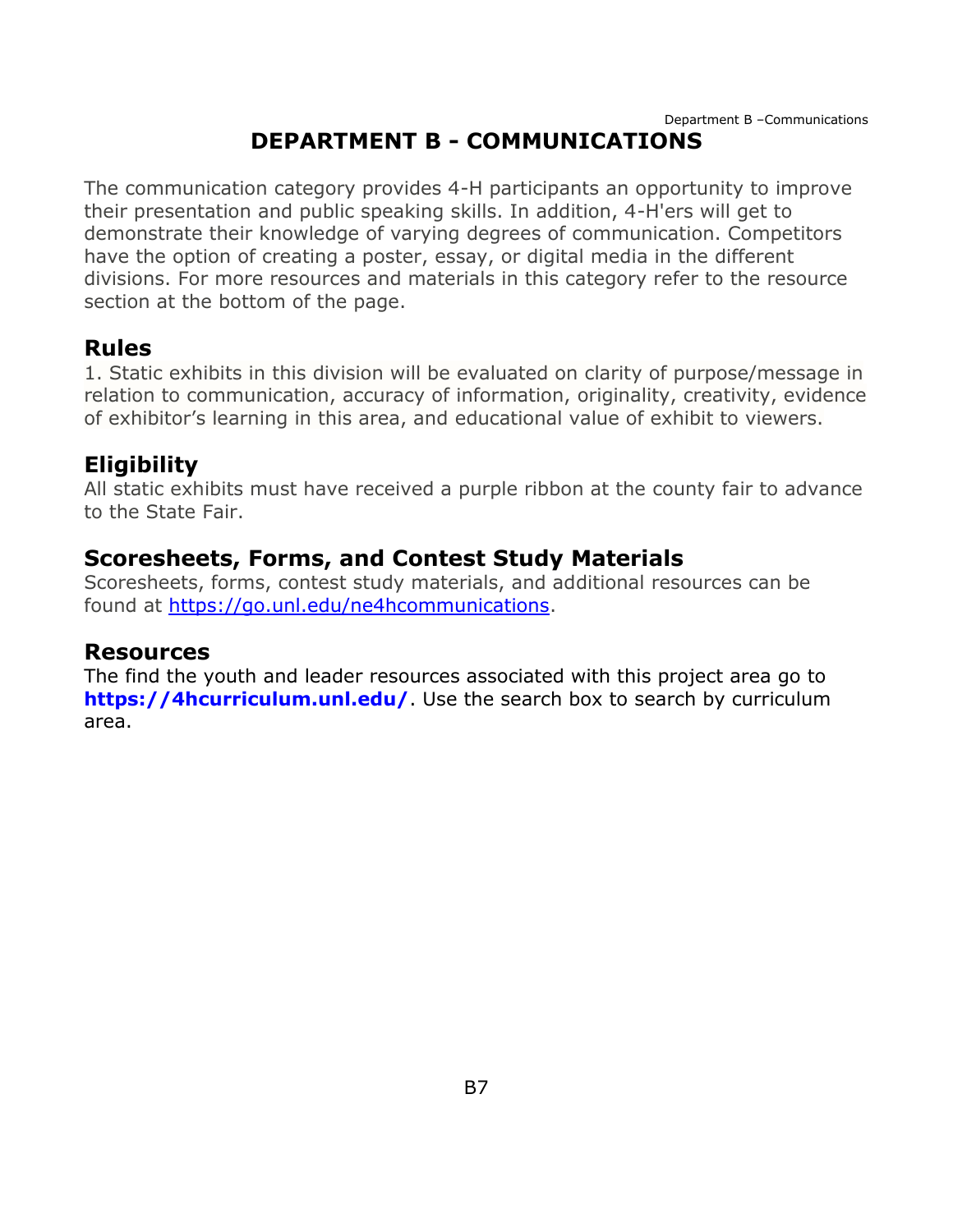## **DIVISION 154 - COMMUNICATION CLASSES**

#### **COMMUNICATIONS, MODULE 1**

#### <span id="page-8-0"></span>**Exhibit Rules**

1. Use one or a combination of the experiential activities in the Communications, Module 1 curriculum to create an educational poster or essay sharing with others what you have learned. Topics may include, but are not limited to: Conducting an interview and sharing with a group, Giving and understanding directions, Evaluating and using appropriate Internet sources, Composing a rap, Preparing an illustrated talk

**CF-B154900 - Communications, Module 1 - Poster -** Create a poster, measuring either 22" x 28" or 24" x 36", that showcases what was learned in this project area. Scoresheet SF94.

**CF-B154901 - Communications, Module 1- Essay -** Write an essay (3-5 pages) that showcases what was learned in this project area. Scoresheet SF94.

**CF-B154902 - Communications, Module 1 - Other** - Exhibit needs to relate to project area. You can add any additional information that you want the judge to know about your exhibit.

#### **COMMUNICATIONS, MODULE 2**

#### **Exhibit Rules**

1. Use one or a combination of the experiential activities in the Communications, Module 2 curriculum to create an educational poster or essay sharing with others what you have learned. Topics may include but are not limited to: identifying cultural differences in communication, developing guidelines for internet etiquette, evaluating another person's presentation, identifying communication careers, or preparing a presentation using a form of technology.

**SF-B154001 - Poster** - (SF94) - Create a poster, measuring either 22" x 28" or 24" x 36", that showcases what was learned in this project area.

**SF-B154002 - Essay** - (SF94) - Write an essay (3-5 pages) that showcases what was learned in this project area.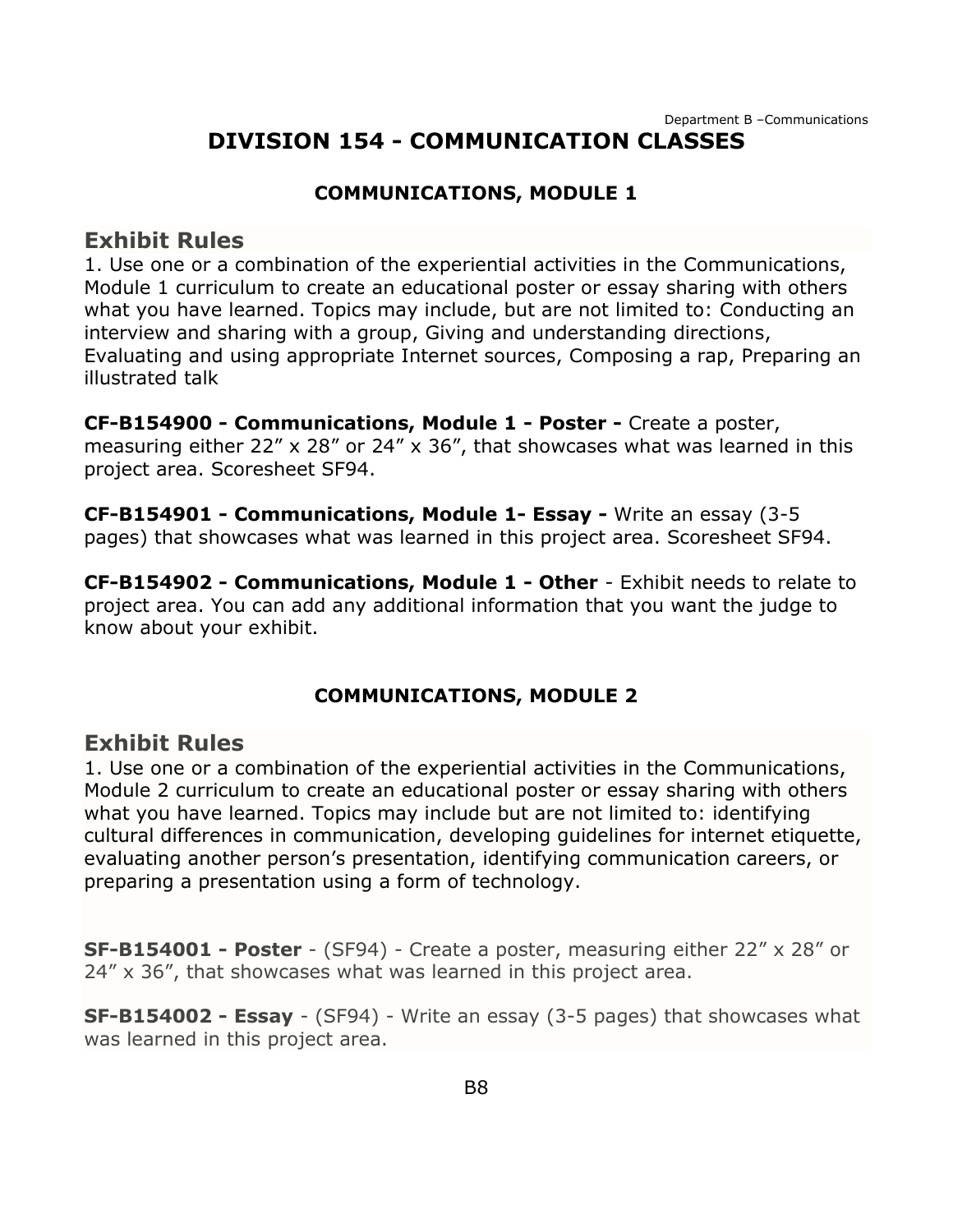Department B –Communications **CF-B154903 - Communications, Module 2 - Other** - Exhibit needs to relate to project area. You can add any additional information that you want the judge to know about your exhibit.

#### **COMMUNICATIONS, MODULE 3**

### **Exhibit Rules**

1. Use one or a combination of the experiential activities in the Communications, Module 3 curriculum to create an educational poster, essay, or digital media sharing with others what you have learned. Topics may include but are not limited to composing a personal resume, completing research on a speech or presentation topic, identifying ways to reduce risks online, evaluating own cell phone usage and etiquette, critiquing advertisements, and job shadowing a communication professional.

**SF-B154003 - Poster** - (SF94) - Create a poster, measuring either 22" x 28" or 24" x 36", that showcases what was learned in this project area.

**SF-B154004 - Essay** - (SF94) - Write an essay (3-5 pages) that showcases what was learned in this project area.

**SF-B154005 - Digital Media** - (SF94) - Design a form of digital media (advertisement, flyer, short video or presentation, social media or web page, etc.) that showcases what was learned in this project area. Upload the digital media file to an online location (web site, Dropbox, Google Drive, YouTube, Flickr, etc.) and using the web address of the digital media file, create a QR code (using any free QR code creator, ex. qr-code-generator.com). Print the following on an 8.5"x11" sheet of cardstock: 1) the QR code, 2) 1-3 sentences about what viewers will see when they access the QR code on their mobile device.

**CF-B154904 - Communications, Module 3 - Other** - Exhibit needs to relate to project area. You can add any additional information that you want the judge to know about your exhibit.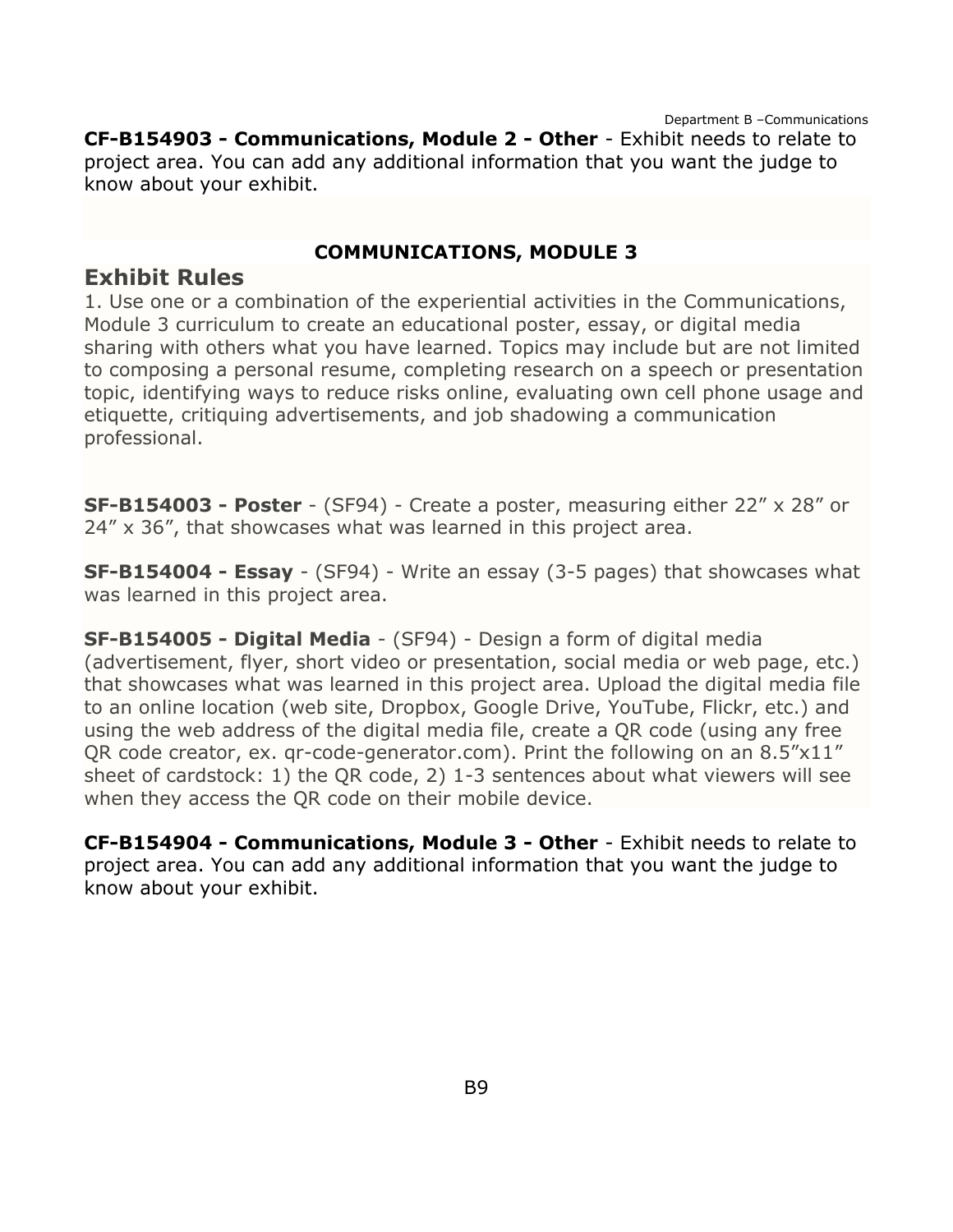Department B –Club Exhibits

## **DEPARTMENT B - CLUB EXHIBITS**

## **DIVISION 156 - PARADE, BOOTH AND CLUB EXHIBIT CLASSES PARADE AND BOOTH PROJECT FOR BOYD COUNTY 4-H CLUBS ONLY**

<span id="page-10-1"></span><span id="page-10-0"></span>**PARADE CF-B156900 - Parade** - Boyd County Only

**BOOTH -** Booth space for 4-H educational exhibits is reserved for displaying a specific idea in a project or activity. Topics for consideration include Citizenship - Careers - Health - Energy - International - Cultural Understanding - Leadership - Recruitment - Community Involvement - and areas not shown in exhibits. See 4-H Section Regulations for explanation for use of copy written images. When using the official 4-H Emblem (clover with the H's on each leaf), it must follow approved guidelines, which can be viewed at:

[https://nifa.usda.gov/sites/default/files/resource/4-](https://nifa.usda.gov/sites/default/files/resource/4-H%20Name%20and%20Emblem%20User%20Guide%202014.pdf) [H%20Name%20and%20Emblem%20User%20Guide%202014.pdf.](https://nifa.usda.gov/sites/default/files/resource/4-H%20Name%20and%20Emblem%20User%20Guide%202014.pdf)

Booth must emphasize one idea. Clubs must use their **OWN EQUIPMENT.** Each booth must have a card with the clubs name on it that will be turned over after judging. This is for identification purposes - so that the public knows who made the booth. Booth must be completed by 10:00 a.m. on entry day of the fair. All booths will receive a ribbon.

#### **CF-B156901 - Booth** - Boyd County Only - Any theme

**Club Exhibit -** This is an exhibit that will be displayed outside on the fairgrounds and not in the 4-H Exhibit Hall. Examples of this are decorated hay bales, decorated and planted flower barrels, decorated trash barrels, etc. The club is responsible for bringing the exhibit to the fairgrounds, setting it up and taking it down. The UNL Extension Office or the Fair Board will not be responsible for lost or stolen items. These exhibits must be weather proof and have a weather proof sign indicating club and county name.

#### **CF-B156902 - Club Exhibit** - Added Entry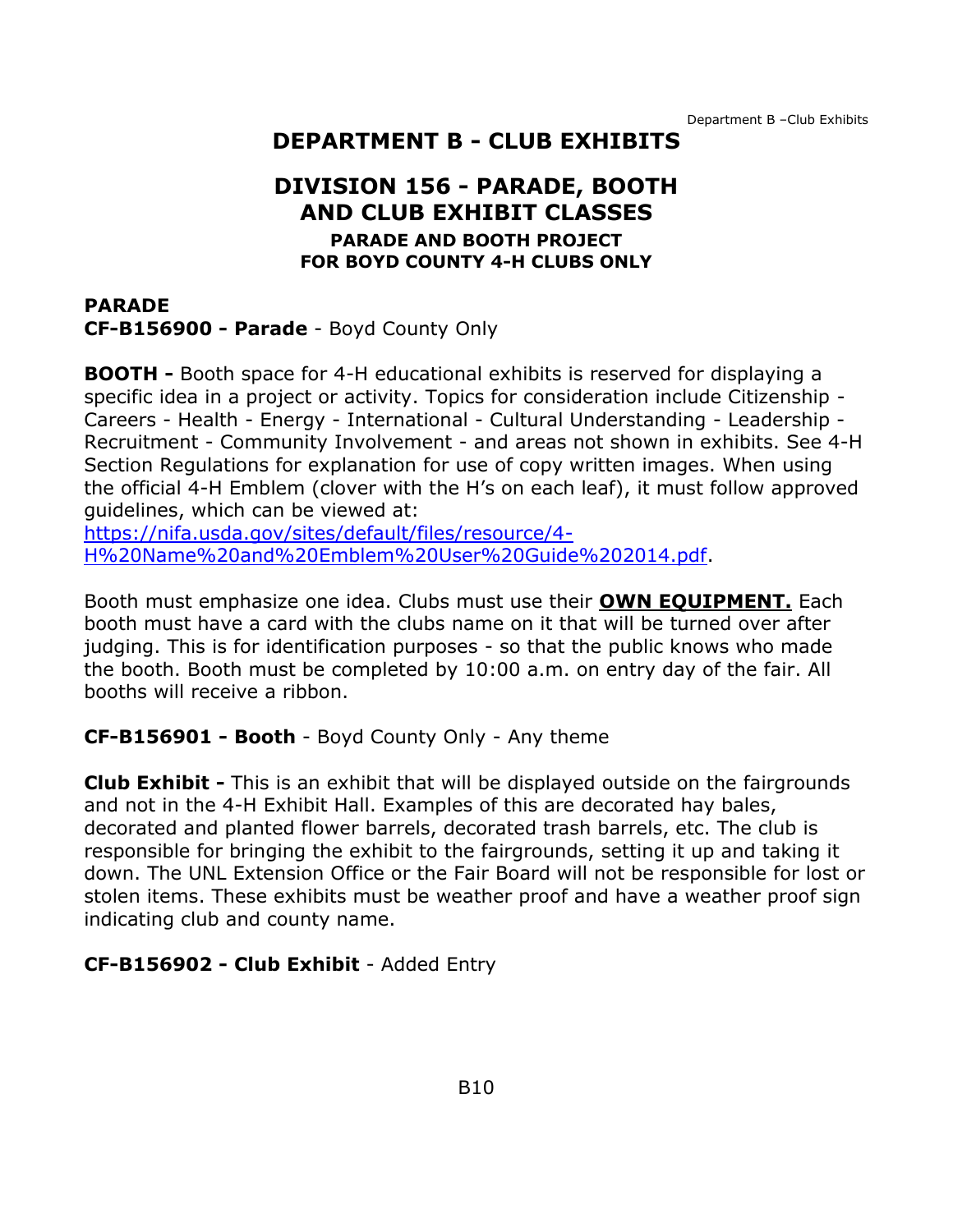## **DEPARTMENT B - POSTER**

#### <span id="page-11-0"></span>**GENERAL INFORMATION:**

**Purpose:** The purpose of a poster is to call attention to a subject. Every poster must be crafted to catch the viewer's attention quickly. Each must present only one specific message clearly. The poster should clearly feature some aspect of 4-H.

Posters will be judged on the following criteria:

**Idea:** simple, clear message, appropriate for a poster.

**Lettering:** readable from a distance, appropriate size in proportion to art.

Art: one dominate, eye-catching element: art relates to written message.

**Arrangement:** makes good use of entire poster space without being too crowded: art and lettering are well balanced.

**Color:** use of bold colors that harmonize well: colors used are legible.

**Quality of Construction:** neatness: appropriateness of materials used.

**Effectiveness:** works well as a poster.

Entries which do not conform to size content or material guidelines will be lowered one ribbon placing. Posters must be 14" x 22" and must be of a material that can be pinned to a display board. They may be arranged either vertically or horizontally. Those generated by computer must also meet this standard. Computer art generated on an 8½" x 11" sheet of paper and mounted on poster board will be disqualified. Computer "clip art" will not be scored as positively as original computer art designs.

Posters may be in any medium - watercolor, ink, crayon, markers, or computer graphics etc. They may not be three-dimensional. Entries with components thicker than paper (such as milk cartons, pencils, pop cans) will be disqualified. Posters may not use copyrighted materials, such as cartoon characters or commercial product names, logos or slogans. Avoid using over-used phrases that do not command the viewer's attention. When using the official 4-H Emblem (clover with the H's on each leaf), it must follow approved guidelines, which can be viewed at: [https://nifa.usda.gov/sites/default/files/resource/4-](https://nifa.usda.gov/sites/default/files/resource/4-H%20Name%20and%20Emblem%20User%20Guide%202014.pdf)

[H%20Name%20and%20Emblem%20User%20Guide%202014.pdf.](https://nifa.usda.gov/sites/default/files/resource/4-H%20Name%20and%20Emblem%20User%20Guide%202014.pdf)

The 4-H member's name, age, full address and county must be listed on the back of the poster. Entry cards must be stapled, (not paper clipped, or taped) to the upper right hand corner of poster. Posters may be laminated to protect them. Loose plastic coverings used to protect the exhibit while being transported will be removed for judging and display.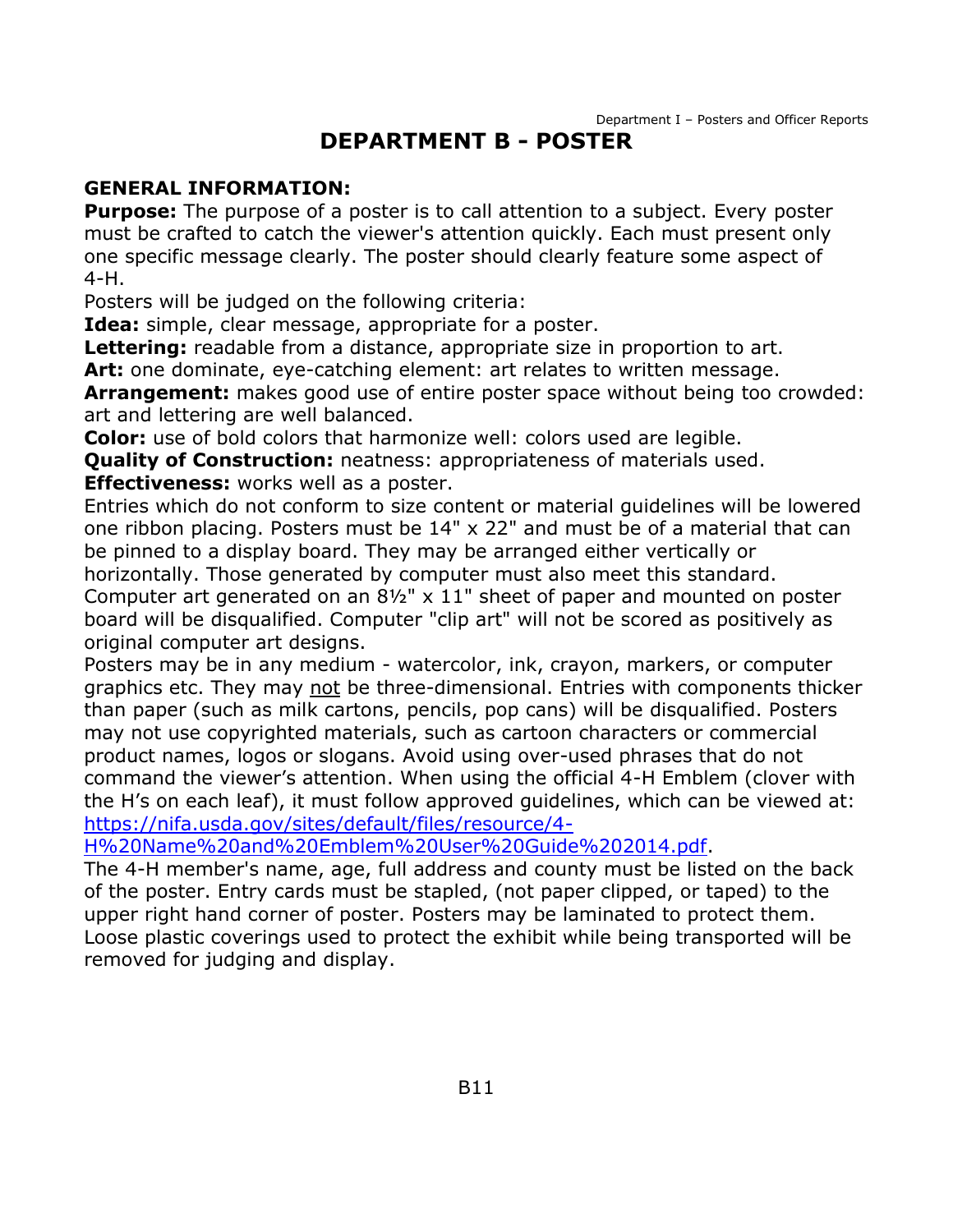# **DIVISION 157 - POSTER CLASSES**

<span id="page-12-0"></span>**CF-B157900 - 4-H Poster** - Exhibit needs to relate to a project area of exhibitor's choice. Examples: career opportunities through 4-H projects, healthy living, bicycle safety, hunter safety, 4Wheelin' safety, Family Fire Drill (should show your family's fire escape plan. The poster must include a simple floor plan showing each family member's sleeping area and 2 escape routes, and description or identification of the outside meeting place.) You can add any additional information that you want the judge to know about your exhibit.

## **DEPARTMENT B – OFFICE REPORTS**

4-H member must be currently holding office or signed up as a Junior Leader to exhibit.

# **DIVISION 158 - OFFICER REPORTS CLASSES**

<span id="page-12-2"></span><span id="page-12-1"></span>**CF-B158900 - Treasurer's Book** - Each book will be judged on its completeness, neatness, accuracy and legibility of the club treasurer's book for the current year.

**CF-B158901 - News Reports** - Collection of at least 3 news reports or social media posts written by club news reporter during the current year. Each report will be judged on the completeness of the story for the appropriate media outlet. For formal newspaper articles, details, the use of sentences and paragraphs will be judged. Social media posts will judge spelling and overall context of the post. The reports should be written in the third person. The news reports should be displayed on 8½" x 11" poster board

**CF-B158902 - Secretary's Book** - Each book will be judged on its completeness, neatness, accuracy and legibility of the club secretary's book for the current year.

**CF-B158903 -** Junior Leader Report – Exhibited as a written report or poster that describes the junior leader activity the 4-H'er completed in the past year. Descriptions should include whom the activity was designed for, how the idea was developed and if possible, the impact this activity had on the participants, the community, and fellow 4-H'ers. Posters must be 14" x 22" and must be of a material that can be attached to a display board. They may be arranged either vertically or horizontally. Written reports need to be displayed in a 3-ring binder.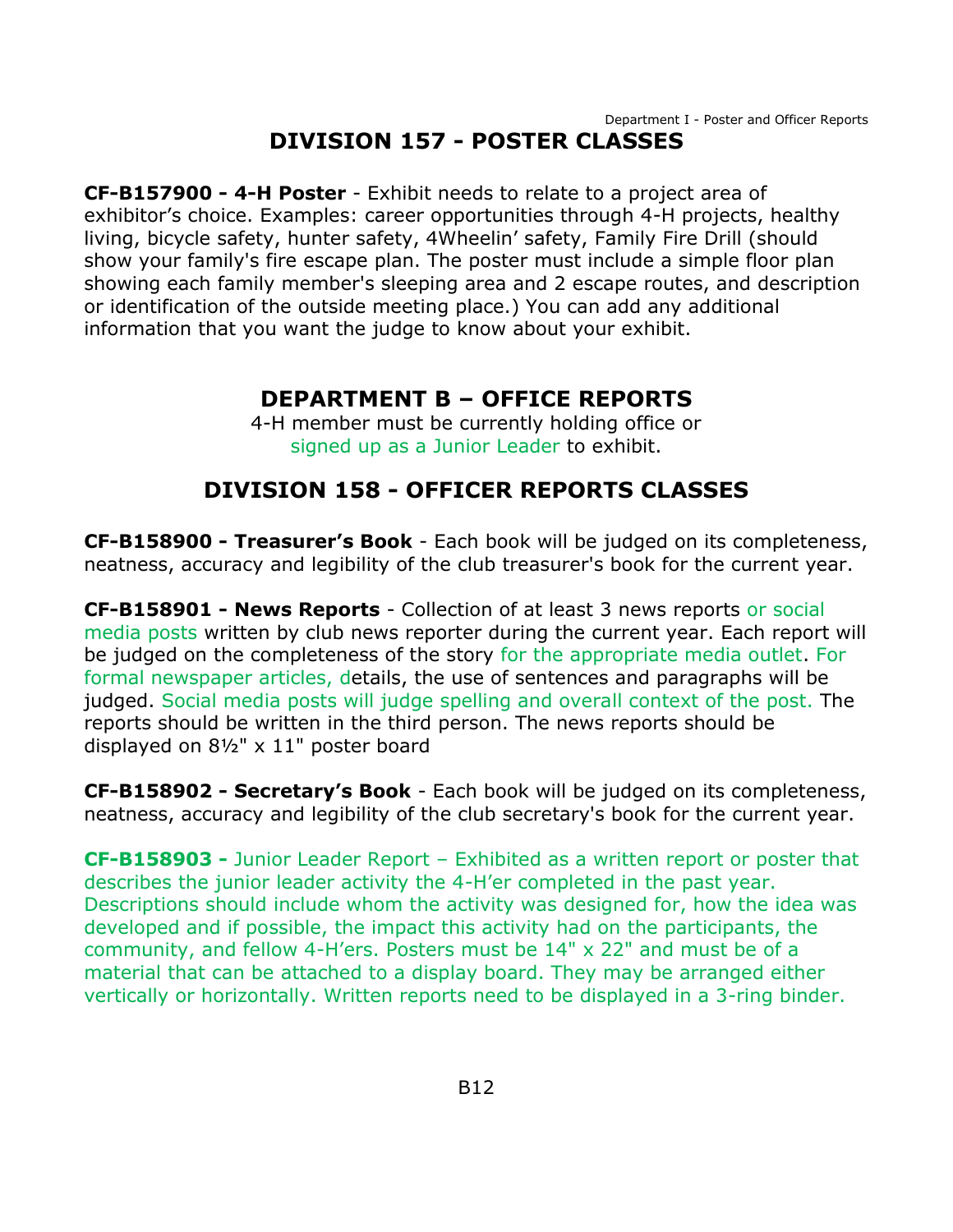# **DEPARTMENT B - PHOTOGRAPHY**

<span id="page-13-0"></span>The purpose of this category is to establish 4-H'ers basic to advanced knowledge of camera's capabilities. Participants can work through a variety of divisions progressing through basic to difficult photographic classes. For help getting started with this project contact your county 4-H extension office.

# **Rules**

**1.** 4-H members are allowed to exhibit in only one photography level.

**2.** State Fair 4-H members may enter up to three exhibits but no more than one exhibit per class (see State Fair General Rules).

**3.** An image may only be used on one exhibit with the exception of Portfolios, which may include images entered in other classes.

**4. Cameras:** Photos may be taken with any type of film or digital camera, including phones, tablets, and drones.

**5.** Photos must be shot by 4-H member during the current project year with the exception of Portfolios, which may include images captured and/or exhibited in previous years.

**6.** Securely attach photos, mats, backing, and data tags. Exhibits that are poorly attached may be disqualified. Do not use photo corners, borders, or place coverings over the exhibits.

**7. Portfolios:** All portfolios must include the following information: 1) 1-page max bio, 2) table of contents, 3) year each photo was taken, 4) title for each image, 5) device make and model used to capture each image, and 6) reflections for each photo. When writing reflections, youth should focus on what new photography techniques or skills they were practicing when they took the photo, what makes the image successful, and what could have been done to improve the image. Portfolios may be presented in either print or digital formats:

- 1. Printed portfolios should be presented in an 8.5" x 11" three-ring binder or similar book format. Recommended photo size is  $8" \times 10"$ . Matting is not necessary.
- 2. Digital portfolios may be presented online and must be exhibited along with a single 8.5" x 11" flyer. Flyers must include a link, URL, or QR code that takes users (judges and fairgoers) to their online portfolio.

**8. Display Exhibits:** Display exhibits are only accepted in Unit II classes. Displays consist of three 4"  $\times$  6" photos mounted on a single horizontal 11"  $\times$  14" black or white poster or mat board. Incorrect sizes will not be accepted. No foam board backing should be used. Each photo in the display must be numbered using a pencil. Numbers should be readable but not distract from the overall display. No titles, captions, or stick-on numbers will be allowed in classes 20-60. Photos may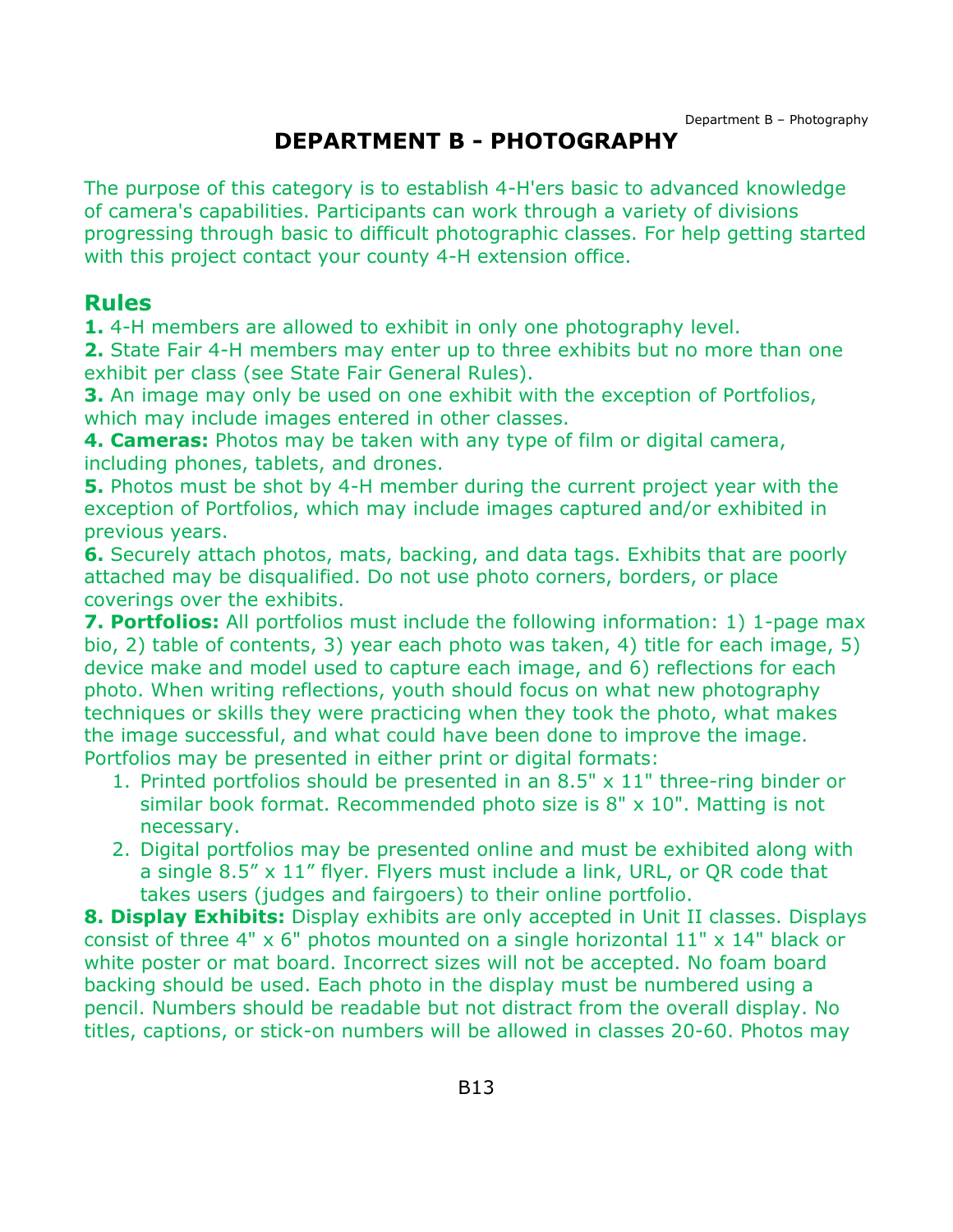Department B – Photography

be mounted vertically or horizontally. Appropriate Data Tags are required (see rule regarding Data Tags).

**9. Print Exhibits:** Print exhibits must be 8" x 10" printed mounted in 11" x 14" (outside size) cut matting with a sandwich mat board backing. Incorrect sizes will not be accepted. No foam board should be used for matting or backing. Mat openings may be rectangular or oval. Photos may be horizontal or vertical. No frames are allowed. Appropriate data tags are required (see rule regarding Data Tags).

**10. Challenging Photo Exhibits:** These classes are intended to encourage creativity, problem-solving skills, and deeper exploration of the use of photography. These classes require taking and exhibiting multiple photos in a single exhibit. Photos should be attached to a single poster or mat board. No foam core backing. Appropriate data tags are required (see rule regarding Data Tags). **11. Entry Tags:** Entry tags should be securely attached to the upper right-hand

corner of the exhibit.

**12. Data Tags:** Data Tags are required on all photography exhibits in classes 20- 70. Data tags should be securely attached to the back of the exhibit. Photos without data tags will not be accepted. Current data tags and help sheet are available at<https://unl.box.com/v/4h-photography>

**13. Level 2 Prints:** All Level 2 prints must have a Level 2 Data Tag.

**14. Level 2 Displays:** Each photo of the display must include a separate Level 2 Data Tag. Data Tags should be numbered with the corresponding photo's number. **15. Level 2 Challenging Exhibits:** Each photo of the Level 2 Challenging Exhibit should have a separate Level 2 Data Tag. Data Tags should be numbered with the corresponding photo's number.

**16. Level 3 Prints:** All Level 3 prints must have a Level 3 Data Tag.

**17. Level 3 Challenging Exhibits:** Level 3 Challenging Exhibits must have one Level 3 Data Tag.

**18. Level 3 Cumulative Judging:** At State Fair, Level 3 exhibits in classes 20-70 will receive a cumulative score from three judges. Each judge can award up to five points. Exhibits are judged on the technical and artistic criteria including focus, exposure, lighting, composition, creativity, and appeal. Judges will provide general feedback and critique for Level 3 exhibitors based on their individual observations. Level 3 cumulative judging will use the SF89 scoresheet.

**19. On-Campus Exhibition Selection:** Prints may be selected from State Fair entries for special on-campus exhibitions. Selected prints will be collected at the end of State Fair and will be returned to county Extension offices after the completion of their on-campus exhibition.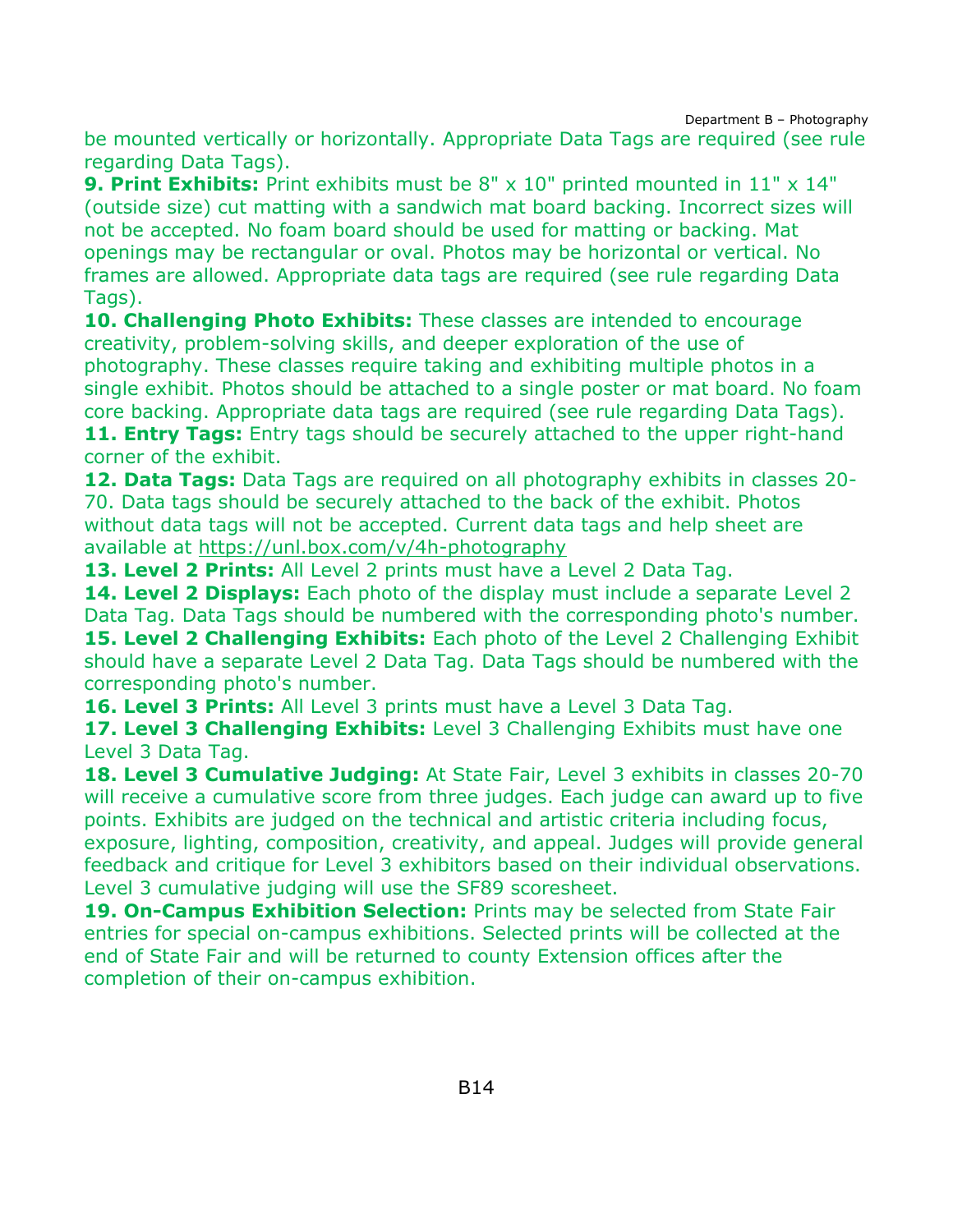# **Eligibility**

All static exhibits must have received a purple ribbon at the county fair to advance to the State Fair.

## **Quota**

County Fair Quota - For general rules see the [General Rules and Regulations](https://unl.box.com/s/e7w1cmzwit0us89x96k1h2gdrs51dsy2)  [Section of the Fair Book](https://unl.box.com/s/e7w1cmzwit0us89x96k1h2gdrs51dsy2)

State Fair Quota - Refer to general rules for information regarding quota <https://4h.unl.edu/fairbook/general/rules>

# **Scoresheets, Forms, and Contest Study Materials**

Scoresheets, forms, contest study materials, and additional resources can be found at [https://go.unl.edu/ne4h-photography.](https://go.unl.edu/ne4h-photography)

## **State Fair Special Awards**

On-Campus Exhibition Selection - Exhibit prints may be selected from State Fair entries for special on-campus exhibitions. Selected prints will be collected at the end of State Fair and will be returned to county Extension offices after the completion of their on-campus exhibition.

### **Resources**

**To find the youth and leader resources associated with this project area go to [https://4hcurriculum.unl.edu/.](https://4hcurriculum.unl.edu/) Use the search box to search by curriculum area.**

# **DIVISION 180 - PHOTOGRAPHY LEVEL I PHOTOGRAPHY BASICS CLASSES**

# <span id="page-15-0"></span>**Exhibit Rules**

1. **Displays –** Displays exhibits are encouraged for Level 1 exhibitors. Displays consist of three 4"  $\times$  6" photos mounted on a single horizontal 11"  $\times$  14" black or white poster or mat board. No foam core backing board is allowed. Each photo in the display must be numbered using a pencil. Numbers should be readable but not distracting from the overall display. No titles, captions, or stick-on numbers are allowed. Photos may be mounted vertically or horizontally. Data tags are required for each photo in the display. Use numbers to identify which photo each data tag corresponds with.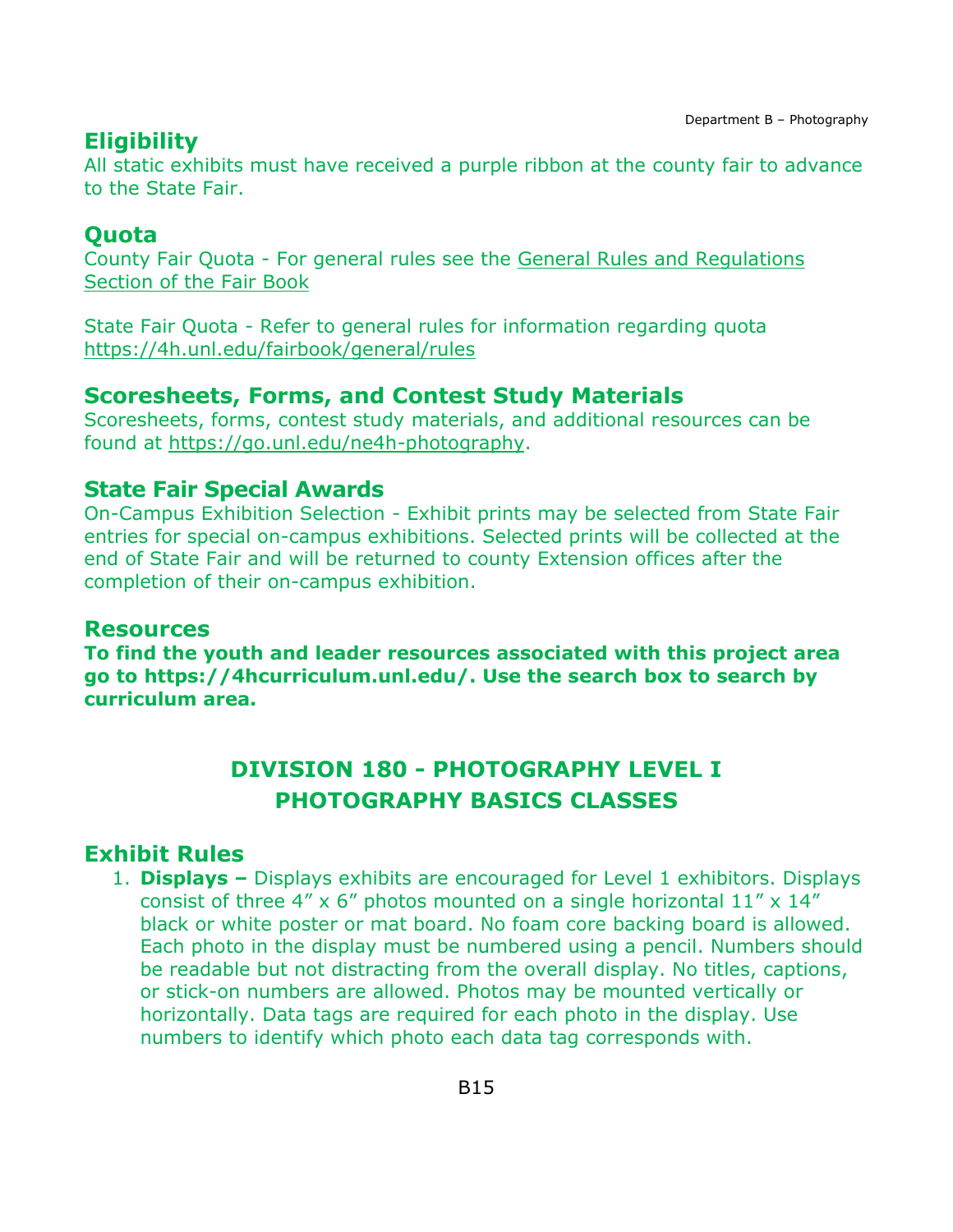Department B – Photography **CF-B180901 - Fun with Shadows Display or Print** – Photos should capture interesting or creative use of shadows (Activity 4)

**CF-B180902 - Get in Close Display or Print** – Photo should capture a close-up view of the subject or object. (Activity 8)

**CF-B180903 - Bird's or Bug's Eye View Display or Print** – Photo should capture an interesting viewpoint of a subject, either from above (bird's eye view) or below (bug's eye view). (Activity 10)

**CF-B180904 - Tricks and Magic Display or Print** – Photos should capture visual trickery or magic. Trick photography require creative compositions of objects in space and are intended to trick the person viewing the photo. For example, if someone is standing in front of a flowerpot, the pot might not be visible in the image, making it look as if the flowers are growing out of the person's head. (Activity 11)

**CF-B180905 - People, Places, or Pets with Personality Display or Print** – Photos should have a strong focal point, which could be people, places, or pets. Photos should capture the subject's personality or character. Photos may be posed or un-posed. (Activity 13)

**CF-B180906 - Black and White Display or Print** – Photos should create interest without the use of color. Photos should show strong contrast and/or textures. Photos may be captured in black and white or captured in color and edited to black and white. (Activity 15)

**CF-B180907 - Challenging Photo Exhibit: Telling a Story Display** – Exhibit will include three photos which tell a story without words. Photos may show something being created, destroyed, consumed, moving, or growing. Photos should capture the beginning, middle, and end of a single story, project, or event. Display will consist of three 4"  $\times$  6" photos mounted on a single horizontal 11"  $\times$ 14" black or white poster or mat board. Each photo in the display must be numbered using a pencil. Numbers should be readable but not distracting from the overall display. No titles, captions, or stick-on numbers are allowed. Photos may be mounted vertically or horizontally. Data tags are required for each photo in the display. (Activity 14)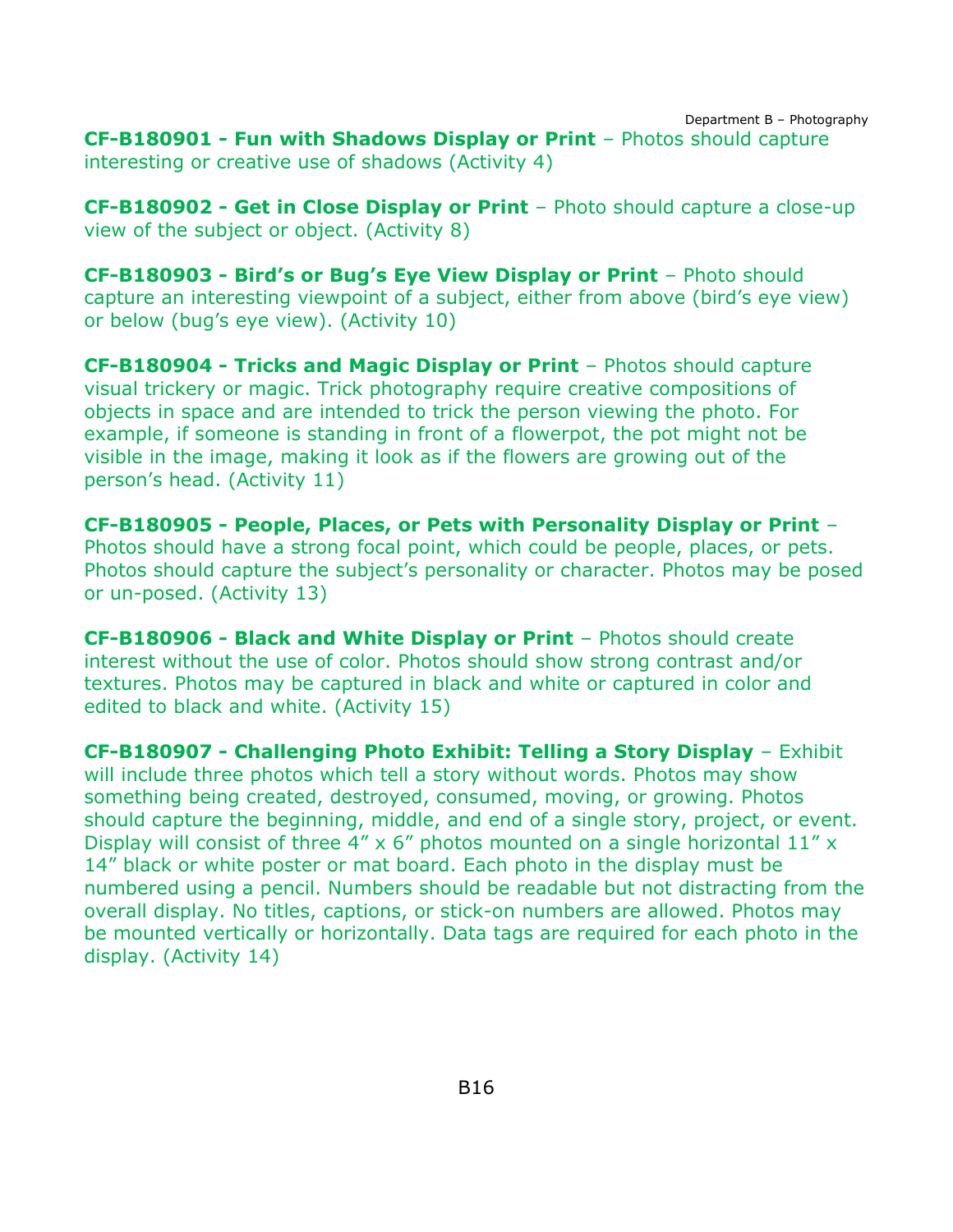Department B – Photography **CF-B180908-Photography Level I Panorama Exhibit Display** - The entry will consist of an arrangement of three (3) or more pictures connected to show a wide angle of a subject. Panorama display must be mounted on a horizontal 14" x 22" poster board. Pictures may have some overlap, but unwanted excess can be cropped (cut).

**CF-B180909-Photography Level 1 Panorama Exhibit using a Panorama Camera** - The entry will consist of a panorama picture made using a panorama camera. Panorama Picture must be mounted on a horizontal 14" x 22" poster board.

**CF-B180910 – Photography Level 1 Other-Any other favorite photo.** Exhibit may range in size from  $3'' \times 5''$  to  $8'' \times 10''$  mounted in appropriate size cut matting (no frames) with a sandwich backing. May be taken with digital camera.

# **DIVISION 181 - PHOTOGRAPHY LEVEL 2 NEXT LEVEL PHOTOGRAPHY CLASSES**

### <span id="page-17-0"></span>**Exhibit Rules**

**1.** Level 2 photographers should be utilizing all the skills and techniques they have developed thus far in their photography careers, especially topics covered in Book 1 Photography Basics and Book 2 Next Level Photography

**SF-B181010 - Level 2 Portfolio** - (SF88) - Level 2 portfolios should represent the photographer's best work and must include 5-7 different images from the 4-H member's photography career. At least 2 images must have been taken during the current year. The remaining images may have been taken at any time during the member's 4-H experience and may have been previously exhibited. Portfolios may include photos which are exhibited in other Level 2 classes during the same year. Portfolios must include: 1) 1-page max bio, 2) table of contents, 3) year each photo was taken, 4) title for each image, 5) device make and model used to capture each image, and 6) reflections for each image. When writing reflections, youth should focus on what new photography techniques they were practicing when they took the photo, what makes the image successful, and what could have been done to improve the image.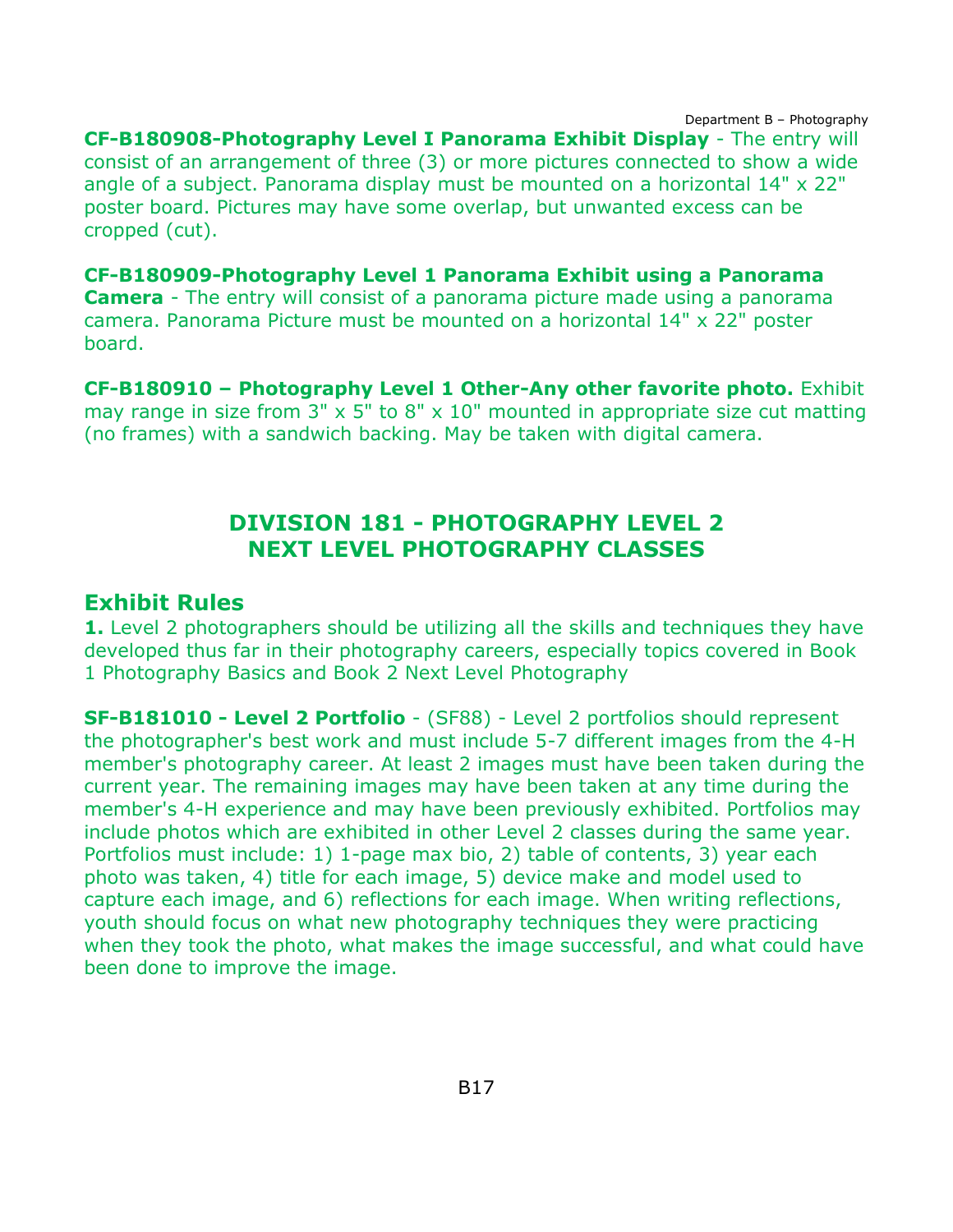Department B – Photography

**SF-B181020 - Creative Techniques & Lighting Display or Print** - (SF87) - Photos should capture a creative use of lighting, such as diffused lighting, backlighting, or hard lighting, reflections, or another lighting technique covered in Book 2 Next Level Photography (Activity 3, 4, 5)

**SF-B181030 - Creative Composition Display or Print** - (SF87) - Photos should capture a creative composition using the Rule of Thirds, Golden Triangle, Golden Rectangle, or another composition technique covered in Book 2 Next Level Photography. (Activity 6, 7, 8, 9)

**SF-B181040 - Abstract Photography Display or Print** - (SF87) - Photos should be abstract or capture a small piece of a larger subject. Abstract photos may not look like anything in particular but should be able to capture a viewer's attention. (Activity 11)

**SF-B181050 - Candid Photography Display or Print - (SF87) -** Candid photos should capture a special moment or meaningful interaction. Photos should be un-posed. (Activity 10)

**SF-B181060 - Expression Through Color Display or Print -** (SF87) - Photos should capture a creative use of color or a color scheme, such as complimentary, contrasting, monochromatic, warm, cool, primary, secondary, or tertiary. (Activity 13)

**SF-B181070 - Challenging Photo Exhibit - Pictures with a Purpose** - (SF87) - Exhibit will include a series of three photos which show off a product, organization, or event. Photos should be captured with the idea of being used in an advertisement or promotion. All three photos must capture the same product, organization, or event. Exhibits will consist of three 4" x 6" photos mounted on a single 11" x 14" black or white poster or mat board. No foam core backing. Photos may be mounted vertically or horizontally. Data tags are required for each photo in the exhibit. Exhibit should be titled with the name of the product, organization, or event featured in the photos. Each photo should be numbered and captioned. Captions should provide context for the viewer - similar to photo captions you might see in a magazine or newspaper. Captions should be readable but not distracting. (Activity 14)

**CF-B181900 -Unit II Panorama Exhibit Display**-The entry will consist of an arrangement of three (3) or more pictures connected to show a wide angle of a subject. Panorama display must be mounted on a horizontal 14" x 22" poster Department B –PhotographyB19board. Pictures may have some overlap, but unwanted excess can be cropped (cut).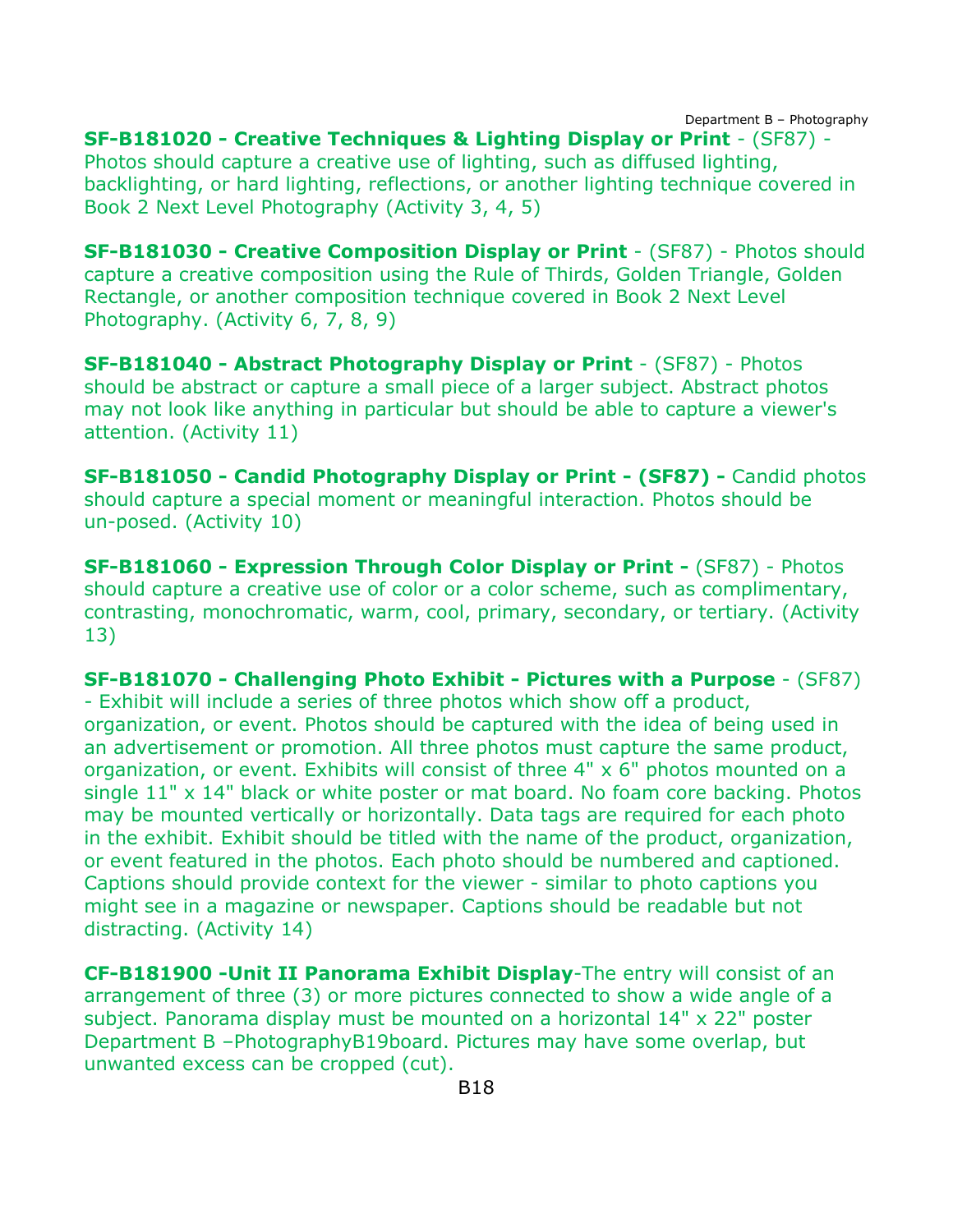Department B – Photography **CF-B181901 -Unit II Panorama Exhibit using a Panorama Camera** - The entry will consist of a panorama picture made using a panorama camera. Panorama Picture must be mounted on a horizontal 14" x 22" poster board.

**CF-B181902-Photography Unit II Other** - Exhibit needs to relate to project area. You can add any additional information that you want the judge to know about your exhibit.

## **DIVISION 182 - PHOTOGRAPHY LEVEL 3 MASTERING PHOTOGRAPHY CLASSES**

#### <span id="page-19-0"></span>**Exhibit Rules**

**1.** Level 3 photographers should be exploring and experimenting with advanced techniques. This may include but does not necessarily require using an SLR camera, manual adjustments, or other advanced equipment. Level 3 photographers should be utilizing all the skills and techniques they have developed throughout their photography career, especially topics covered in Book 1 Photography Basics, Book 2 Next Level Photography, and Book 3 Mastering Photography.

**SF-B182010 - Level 3 Portfolio** - (SF88) - Level 3 portfolios should represent the photographer's best work. Level 3 portfolios must include 9-11 images from the 4-H member's photography career. At least 3 images should be from the current year. The remaining images may have been taken at any time during the member's 4-H experience and may have been previously exhibited. Portfolios may include photos which are exhibited in other Level 3 classes during the same year. Portfolios must include: 1) 1-page max bio, 2) table of contents, 3) year each photo was taken, 4) title for each image, 5) device make and model used to capture each image, and 6) reflections for each image. When writing reflections, youth should focus on what new photography techniques or skills they were practicing when they took the photo, what makes the image successful, and what could have been done to improve the image.

**SF-B182020 - Advanced Techniques & Lighting Print** - (SF89) - Photos should show an experimentation or exploration of advanced lighting, such as lowlight or silhouette photography or another advanced photography technique, such as astrophotography, underwater photography, or infrared photography. (Activity 3, 4, 5, or 12)